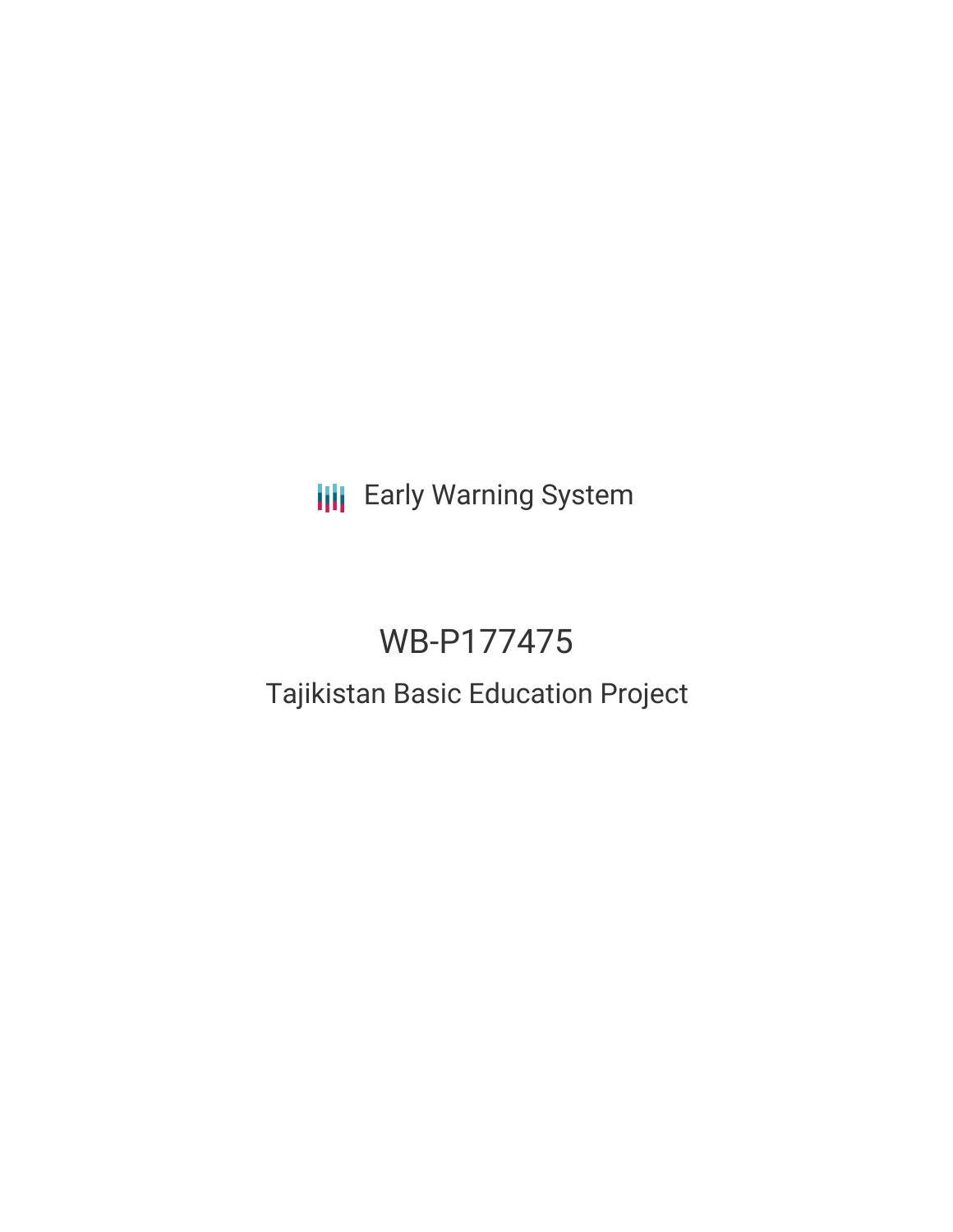

#### **Quick Facts**

| <b>Countries</b>               | Tajikistan                  |
|--------------------------------|-----------------------------|
| <b>Financial Institutions</b>  | World Bank (WB)             |
| <b>Status</b>                  | Proposed                    |
| <b>Bank Risk Rating</b>        |                             |
| <b>Sectors</b>                 | <b>Education and Health</b> |
| <b>Investment Type(s)</b>      | Loan                        |
| <b>Investment Amount (USD)</b> | \$50.00 million             |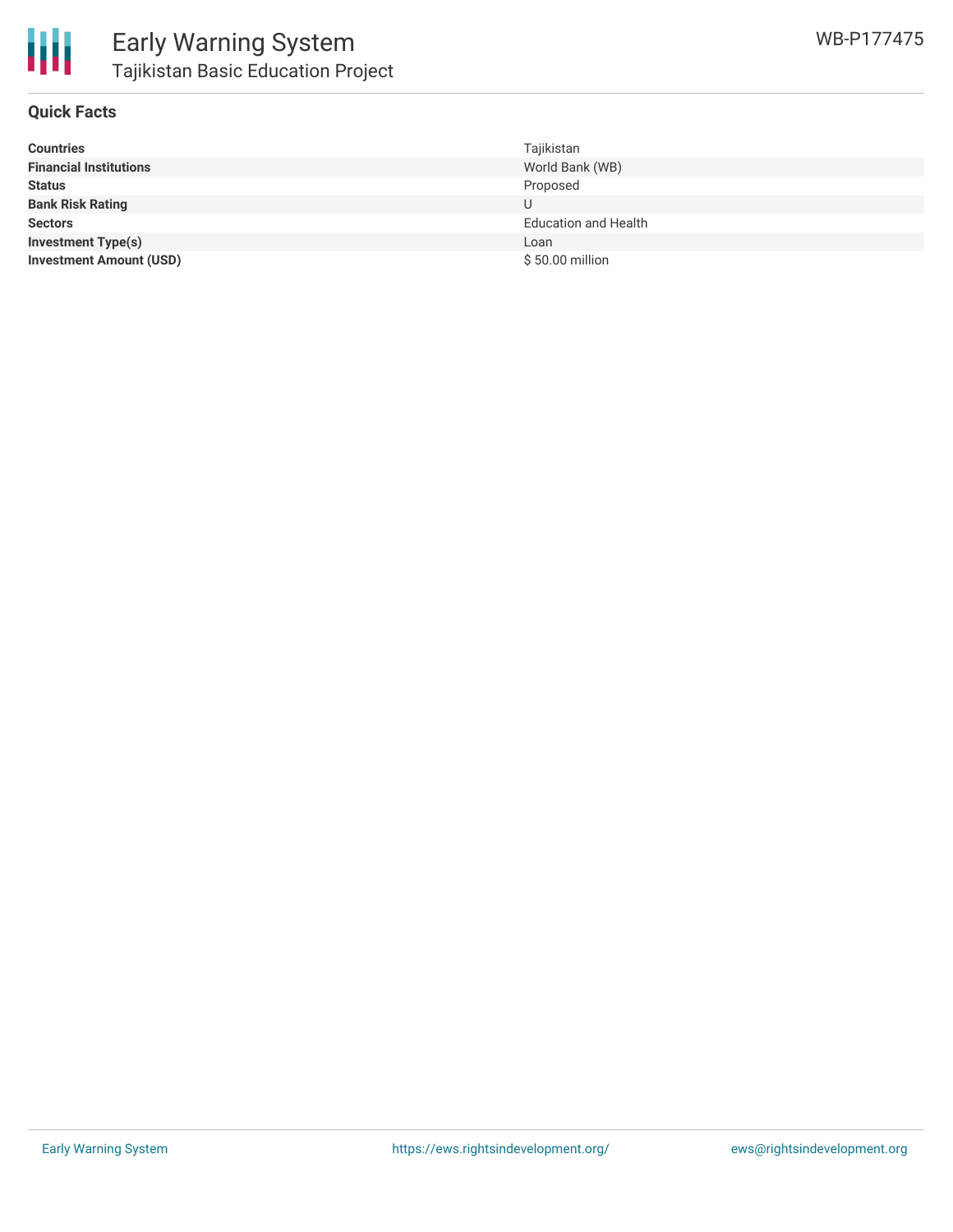

## **Project Description**

The Development Objective is to strengthen resilience in education systems post COVID-19 and improve student learning outcomes in se lected learning areas.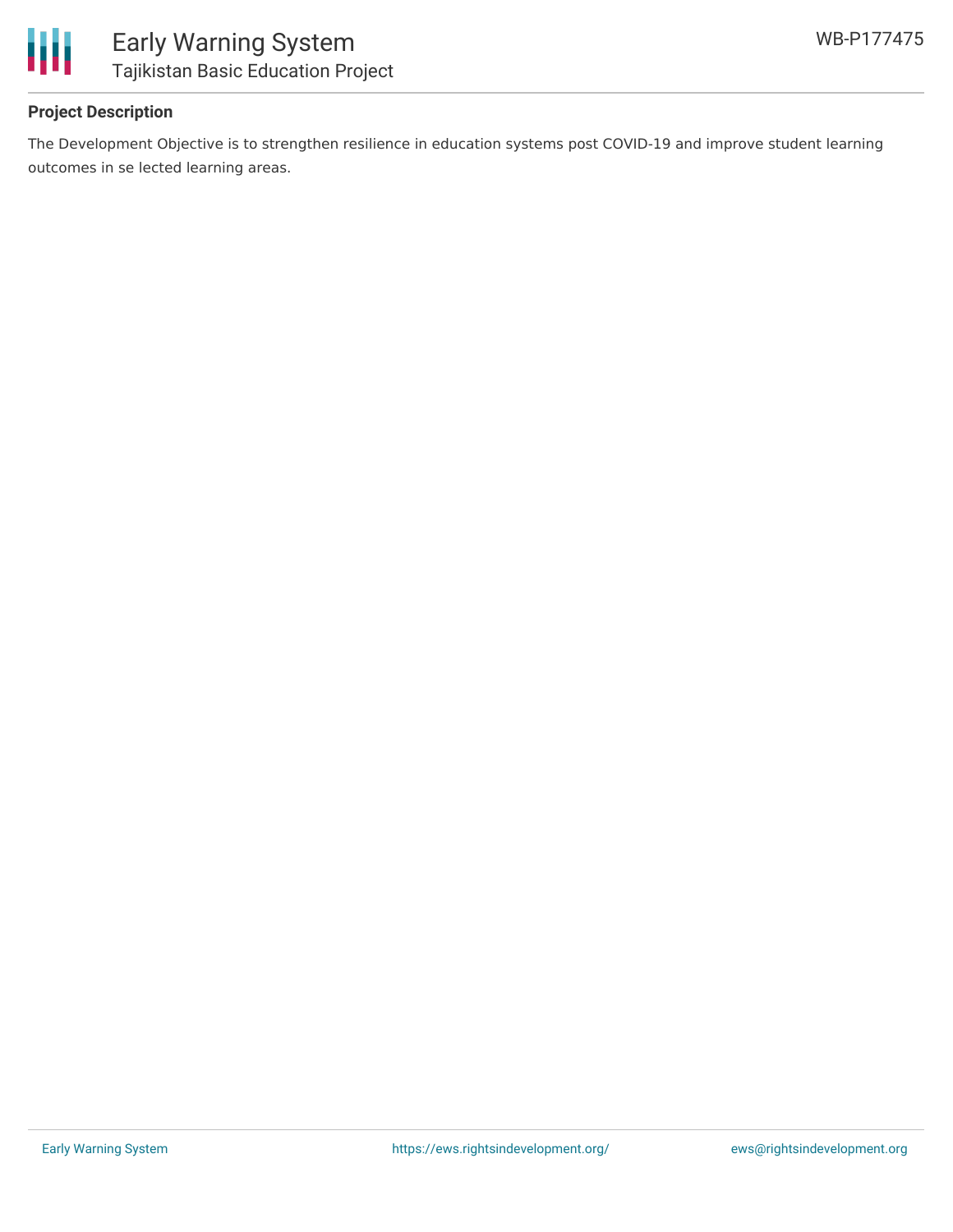

### **Investment Description**

World Bank (WB)